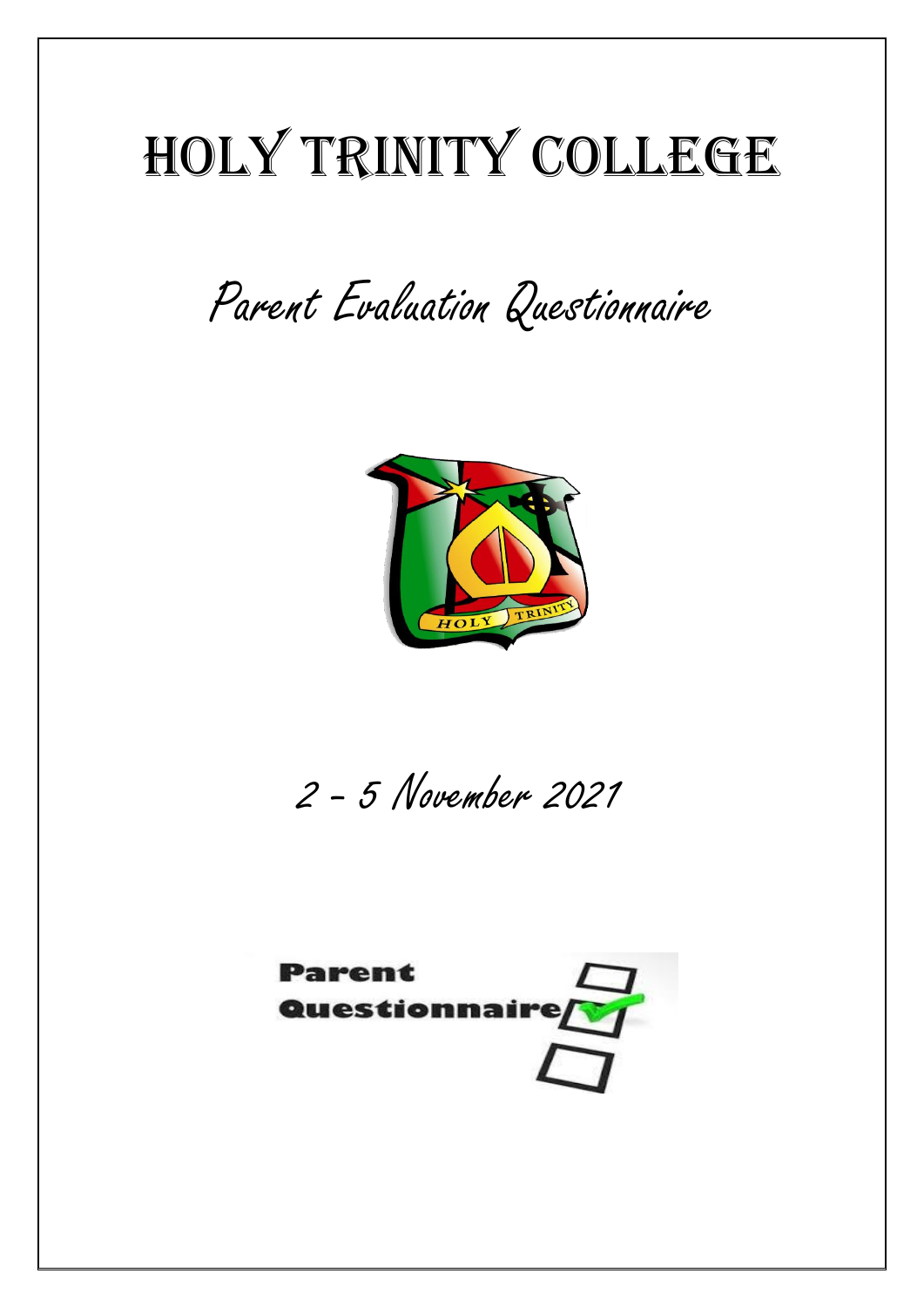

4. I am kept up-to-date and informed about what is going on at school.

147 responses



5. The school is led and managed well by the Principal and governors.

146 responses

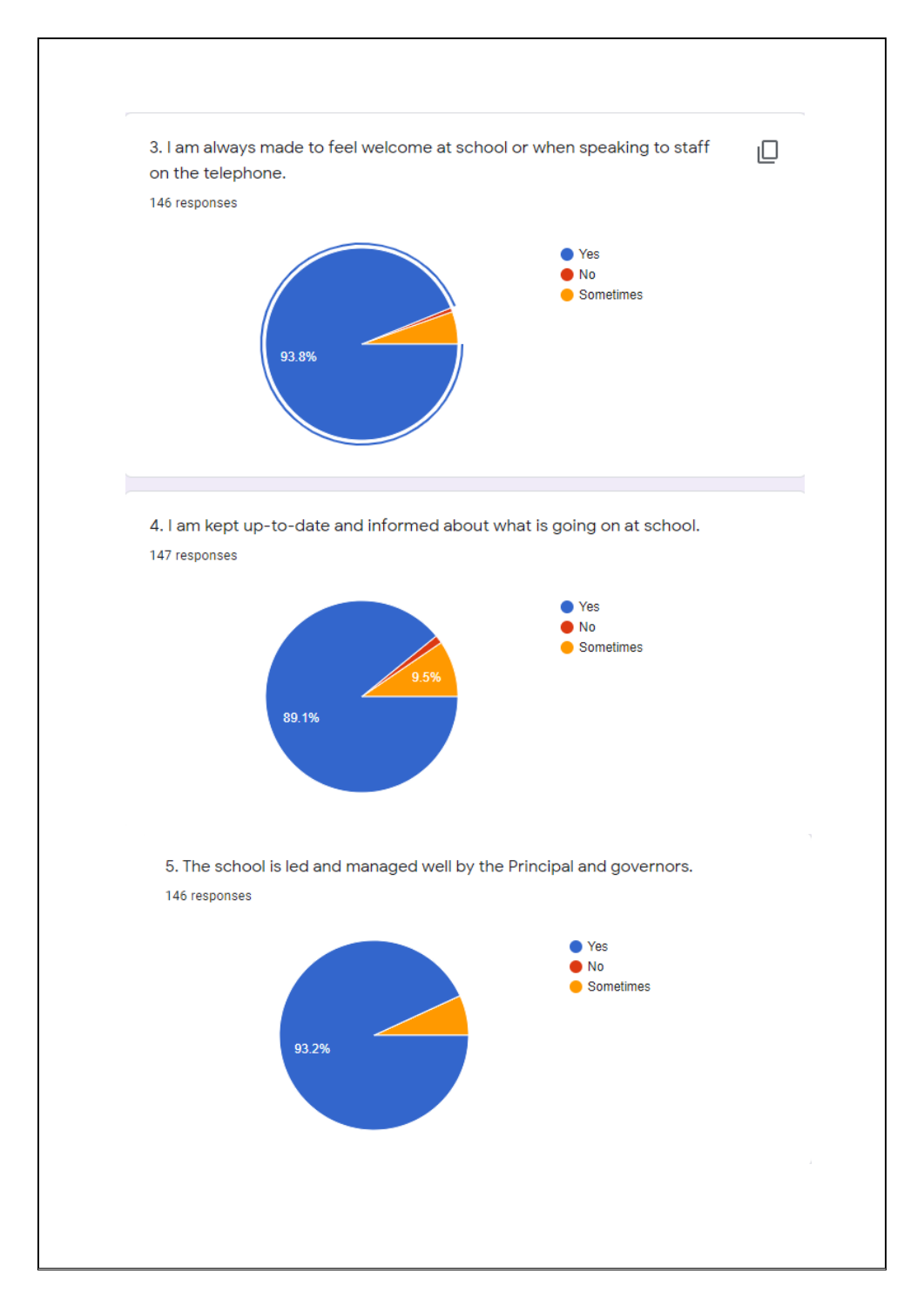

7. I would feel comfortable about approaching the school with questions or a problem.



8. The school seeks the views of parents/guardians and takes account of their suggestions and concerns.

145 responses

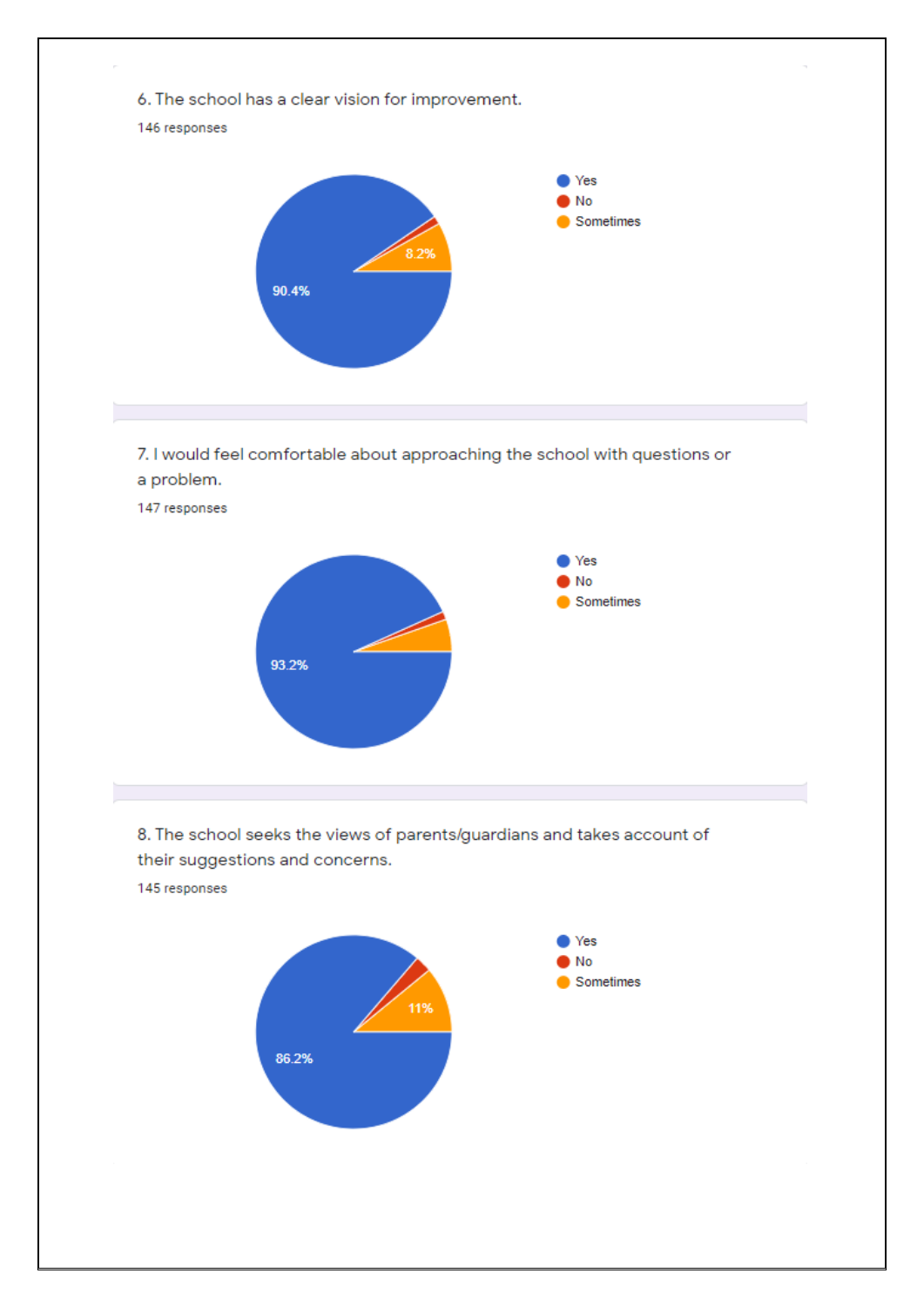

10. The school keeps me informed of relevant policies e.g. Child Protection, Behaviour, Acceptable use of the internet etc.

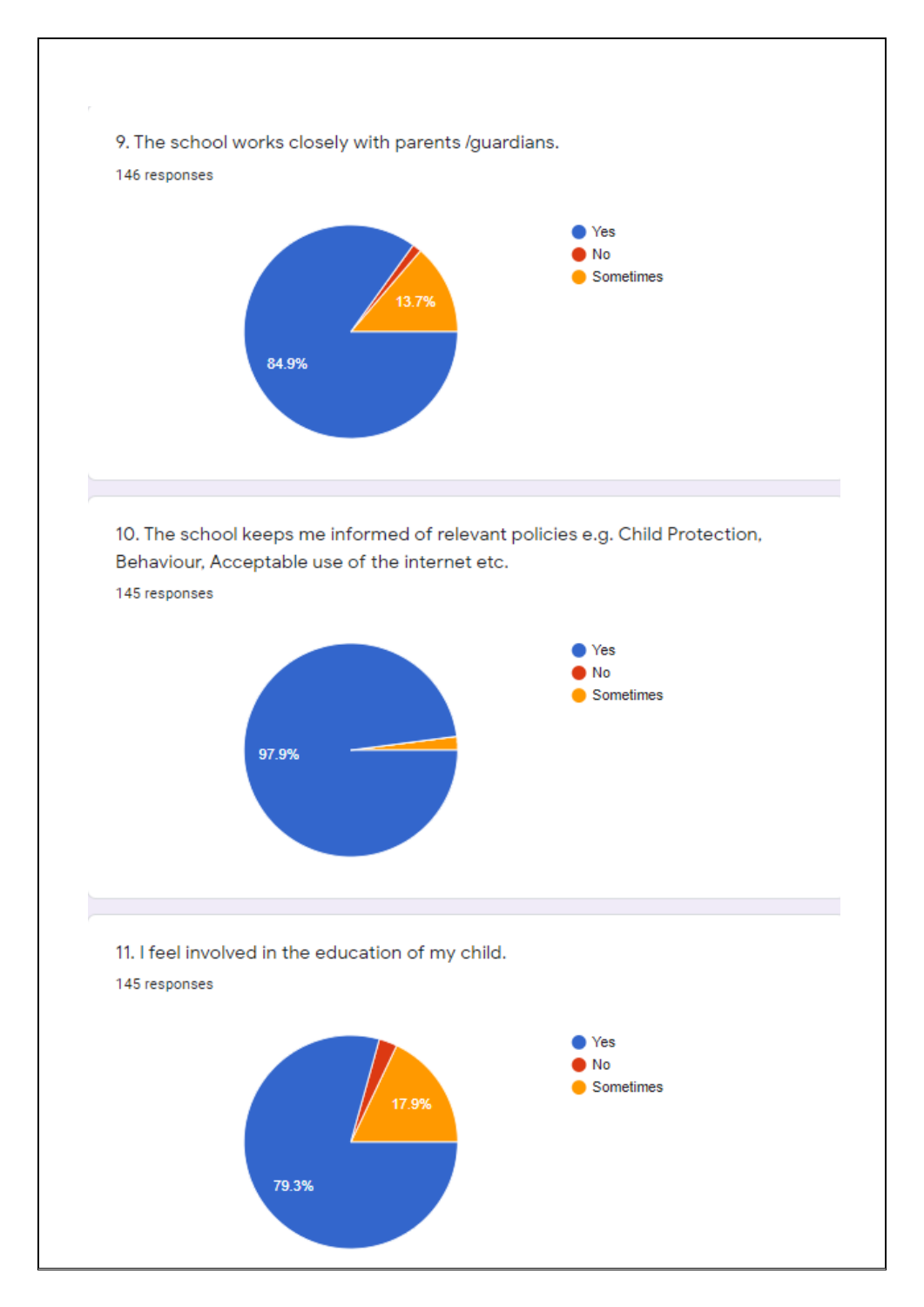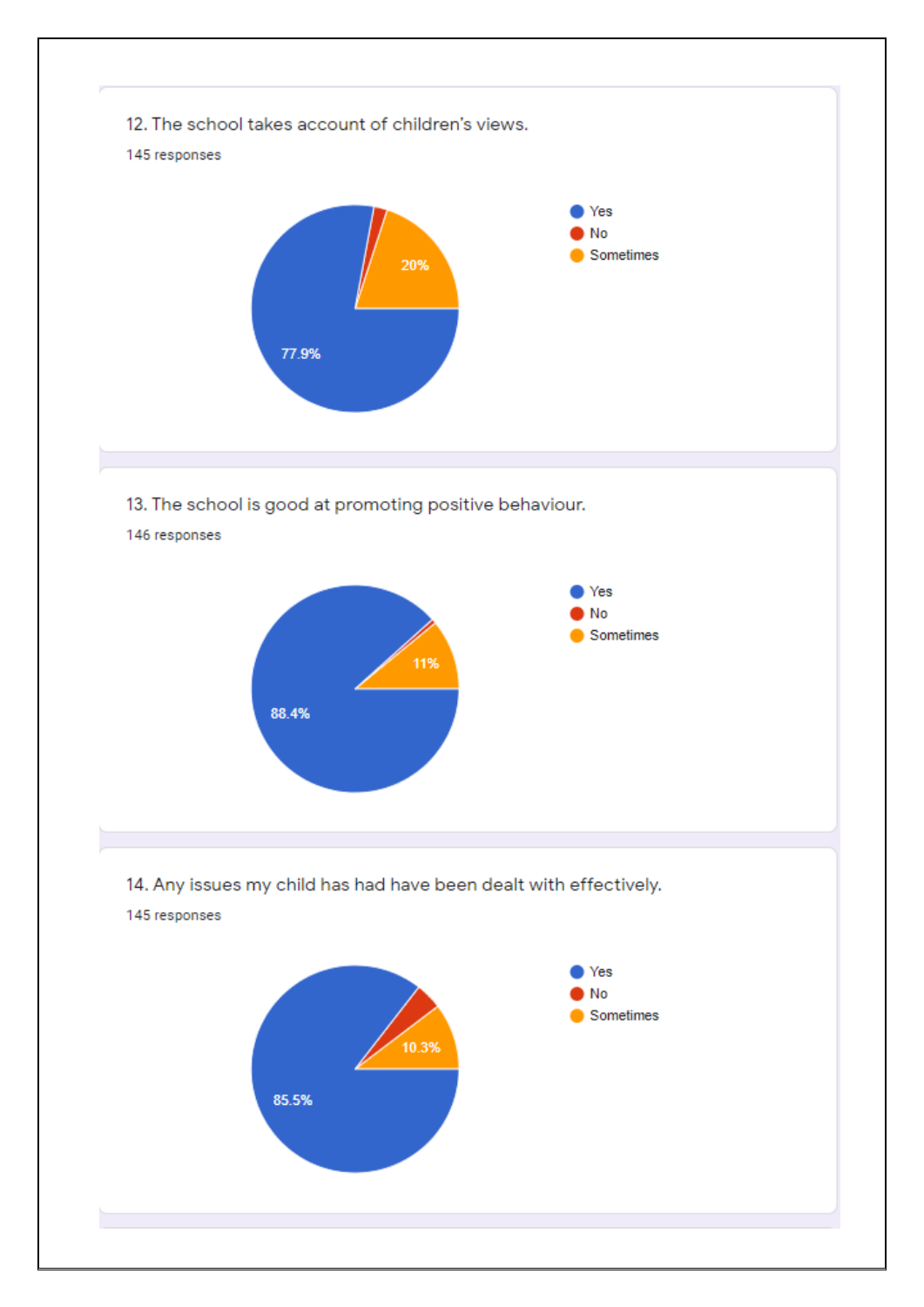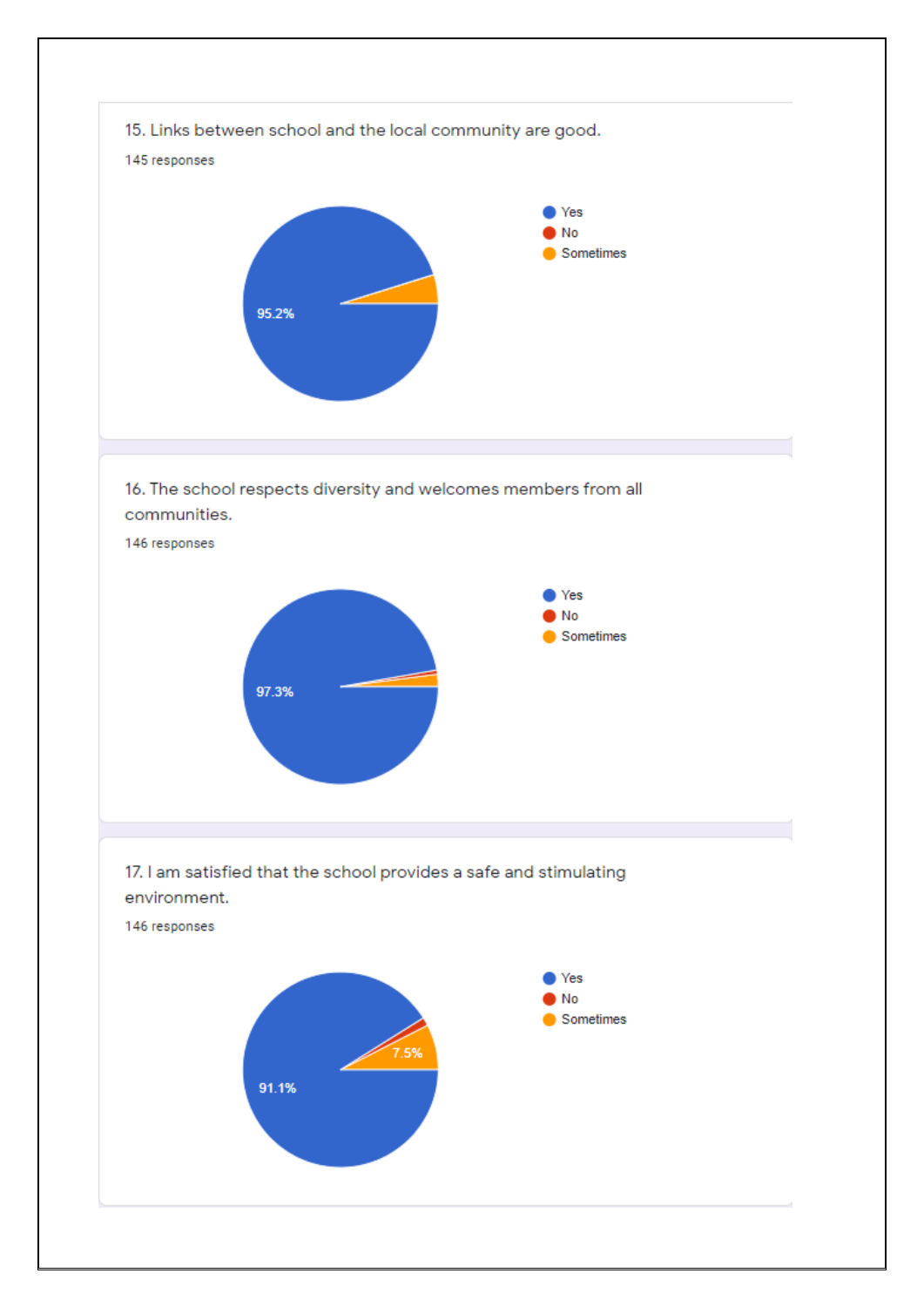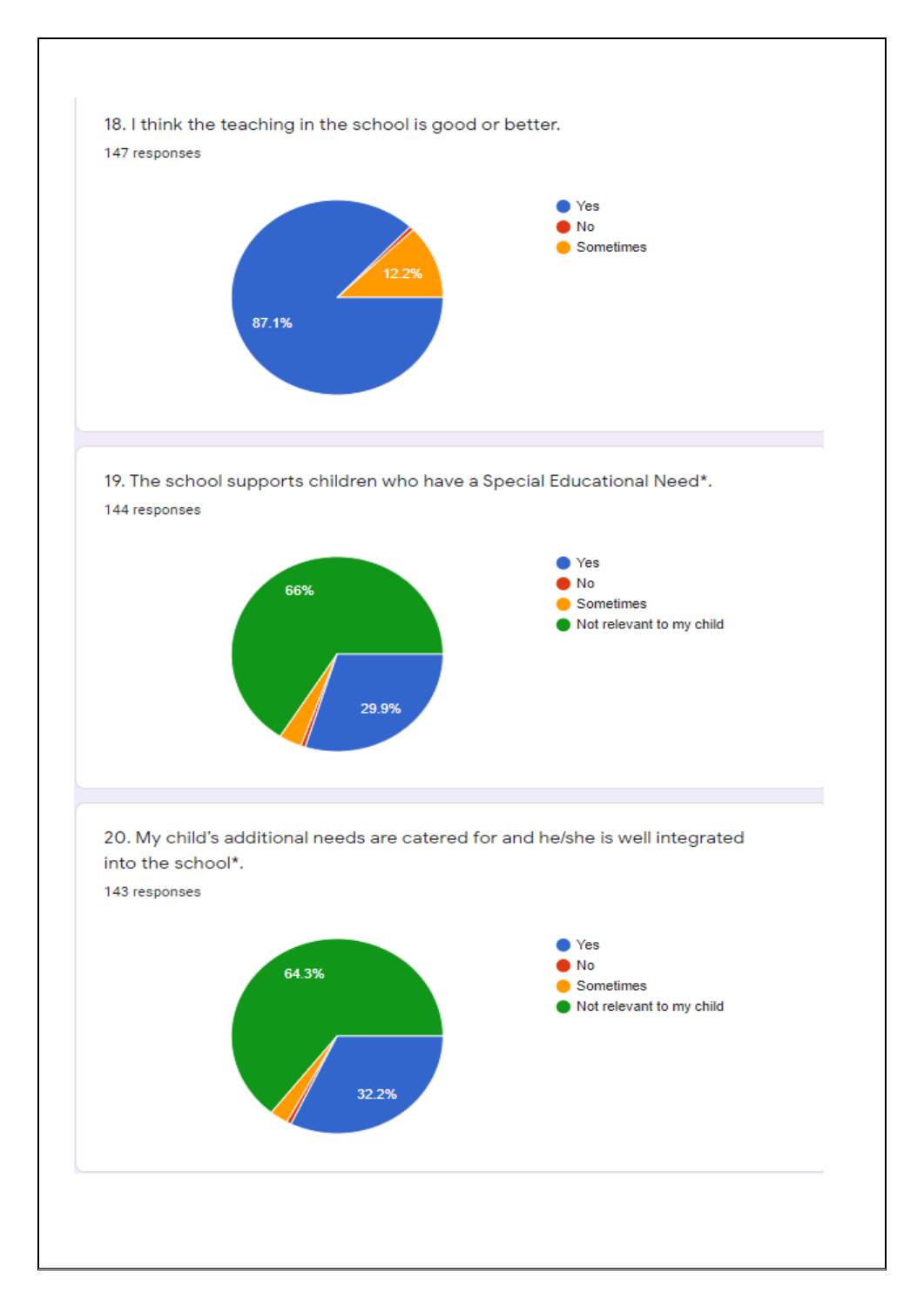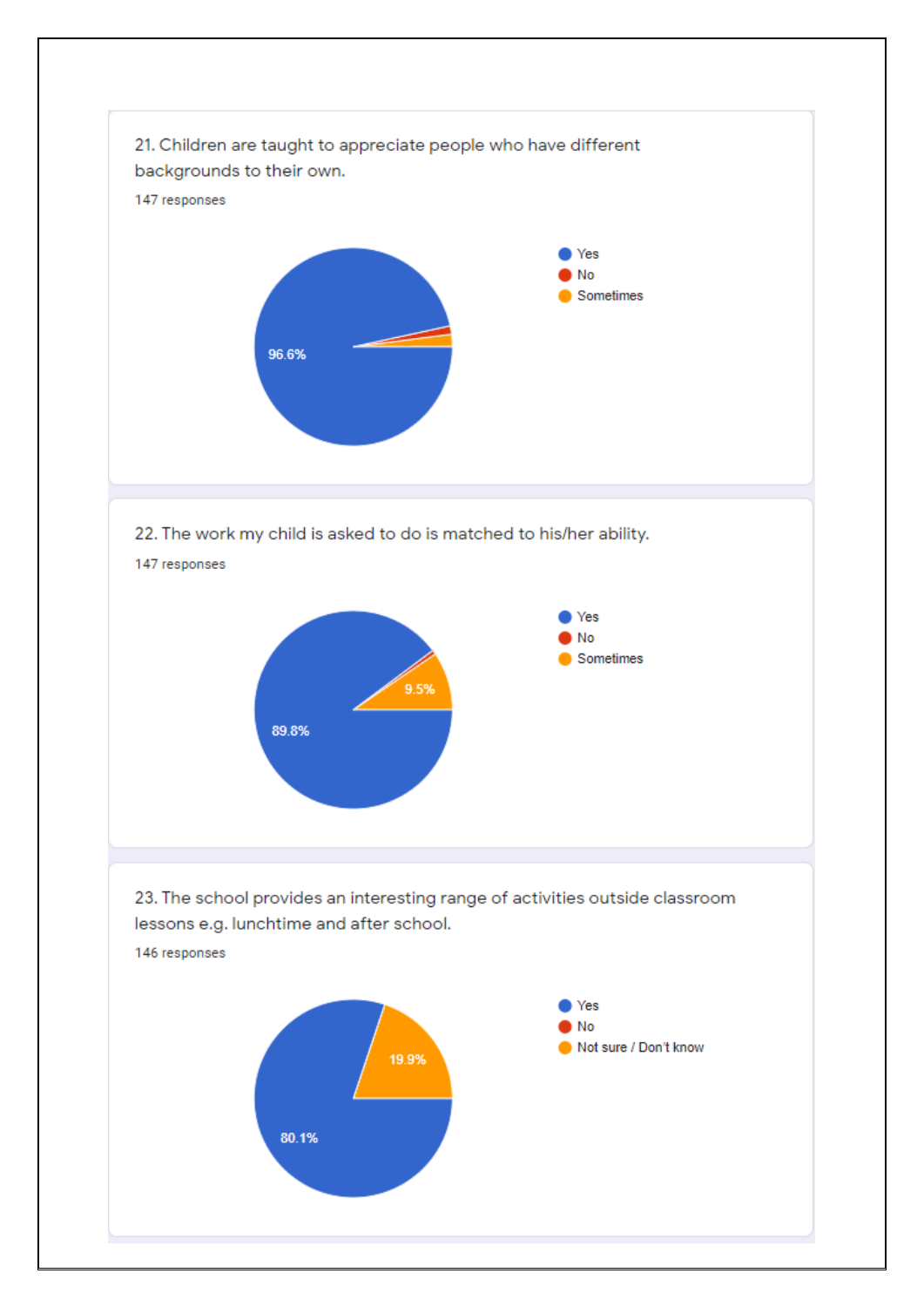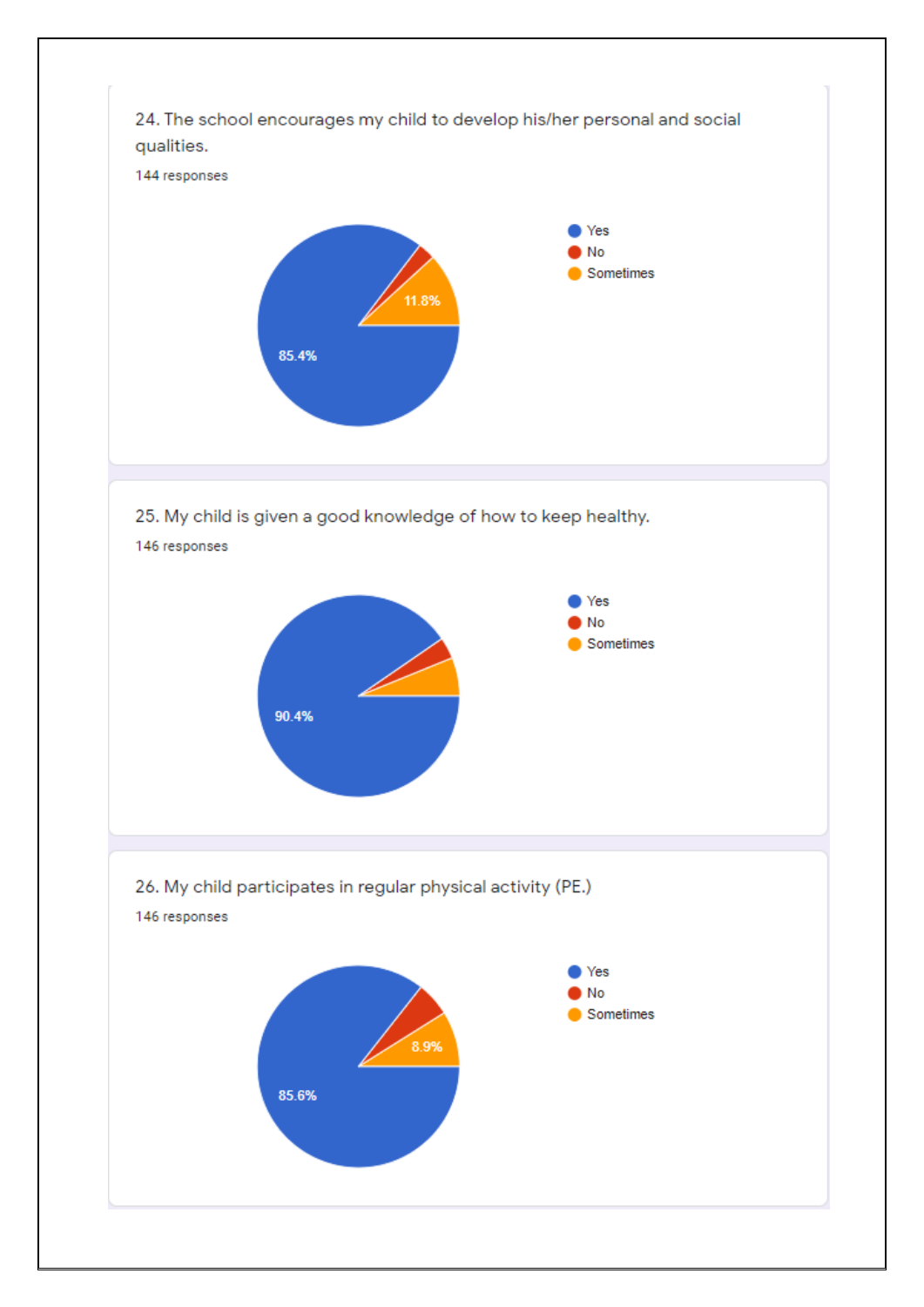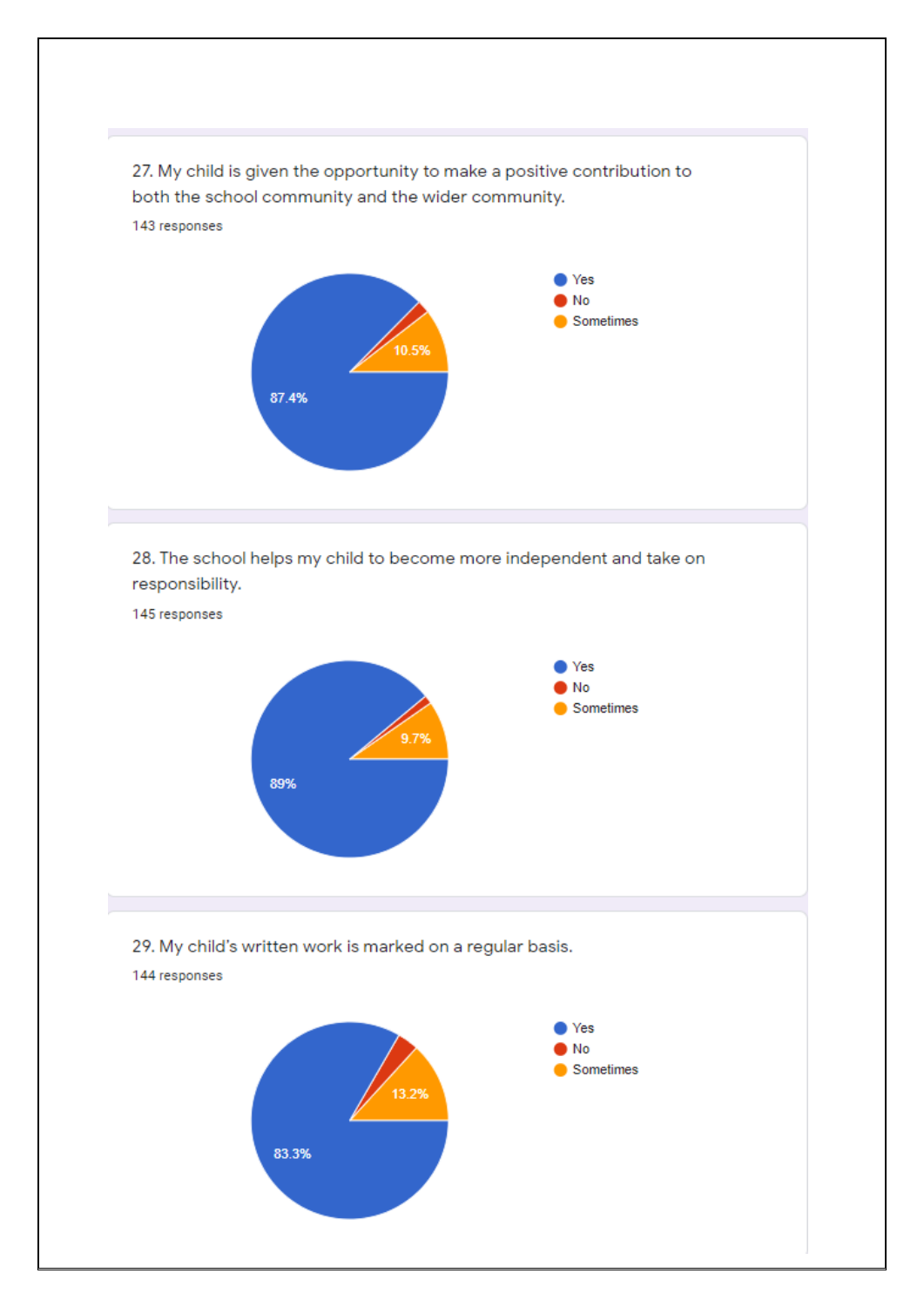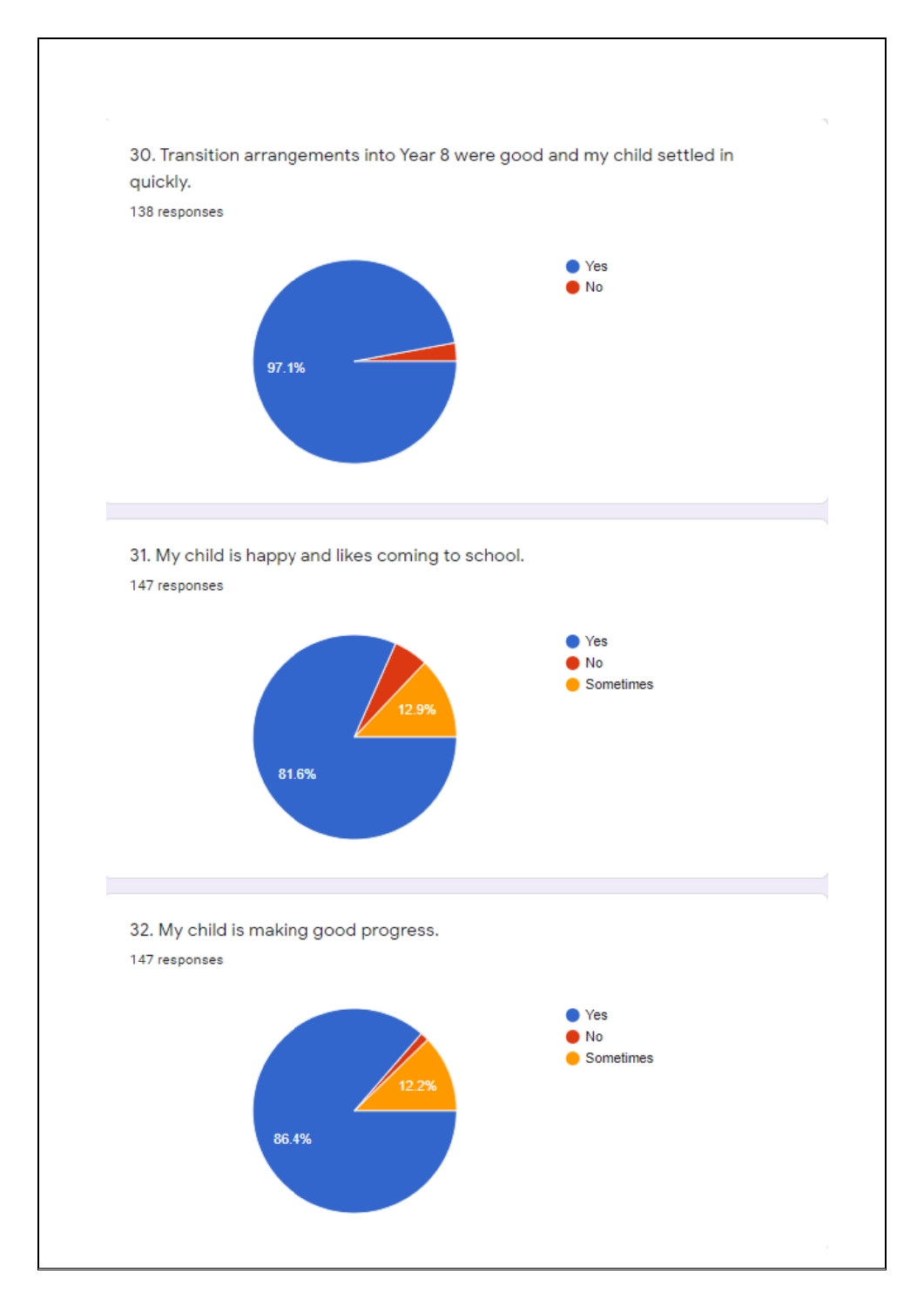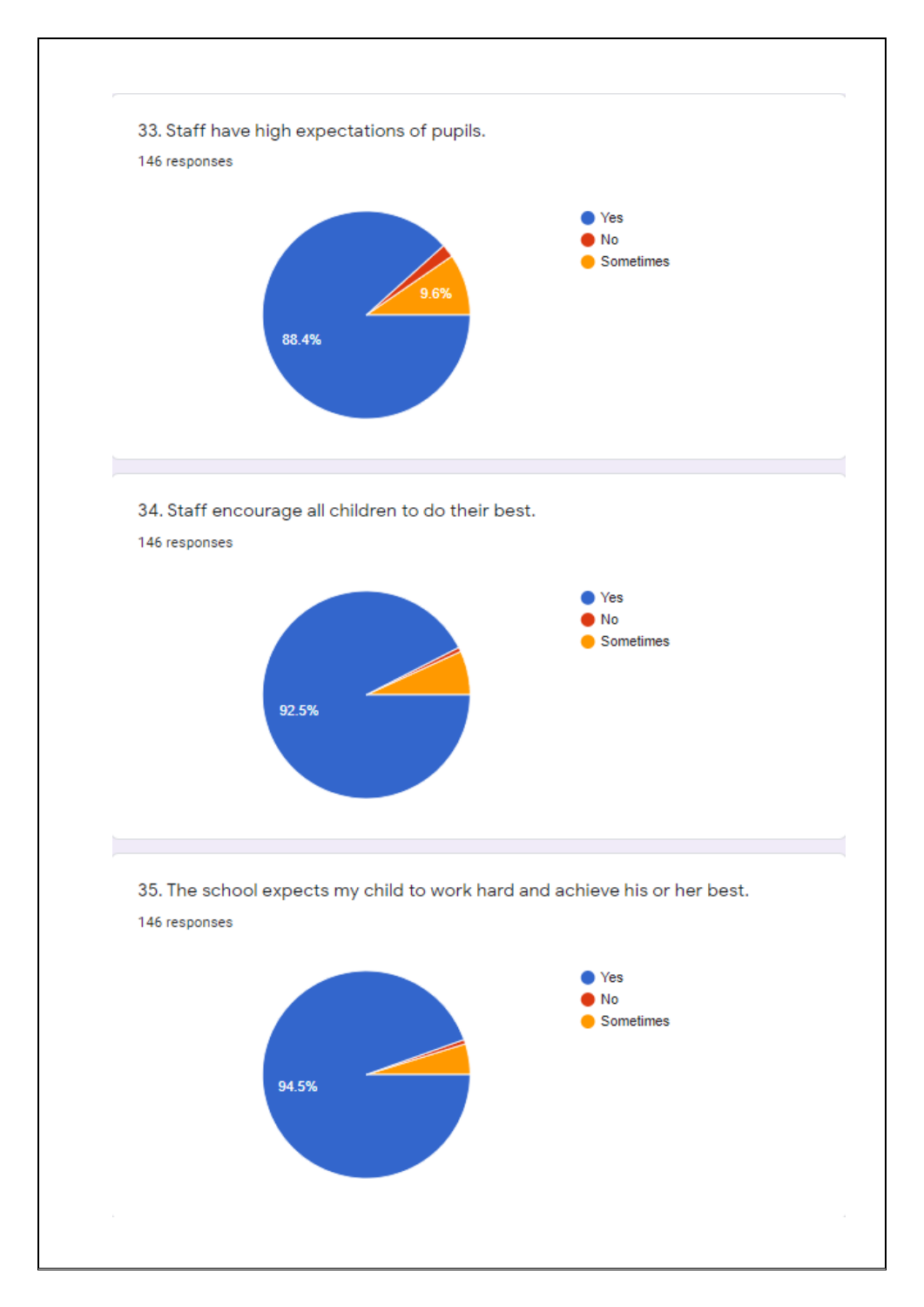

37. I have opportunities to talk to my child's class teacher.

146 responses

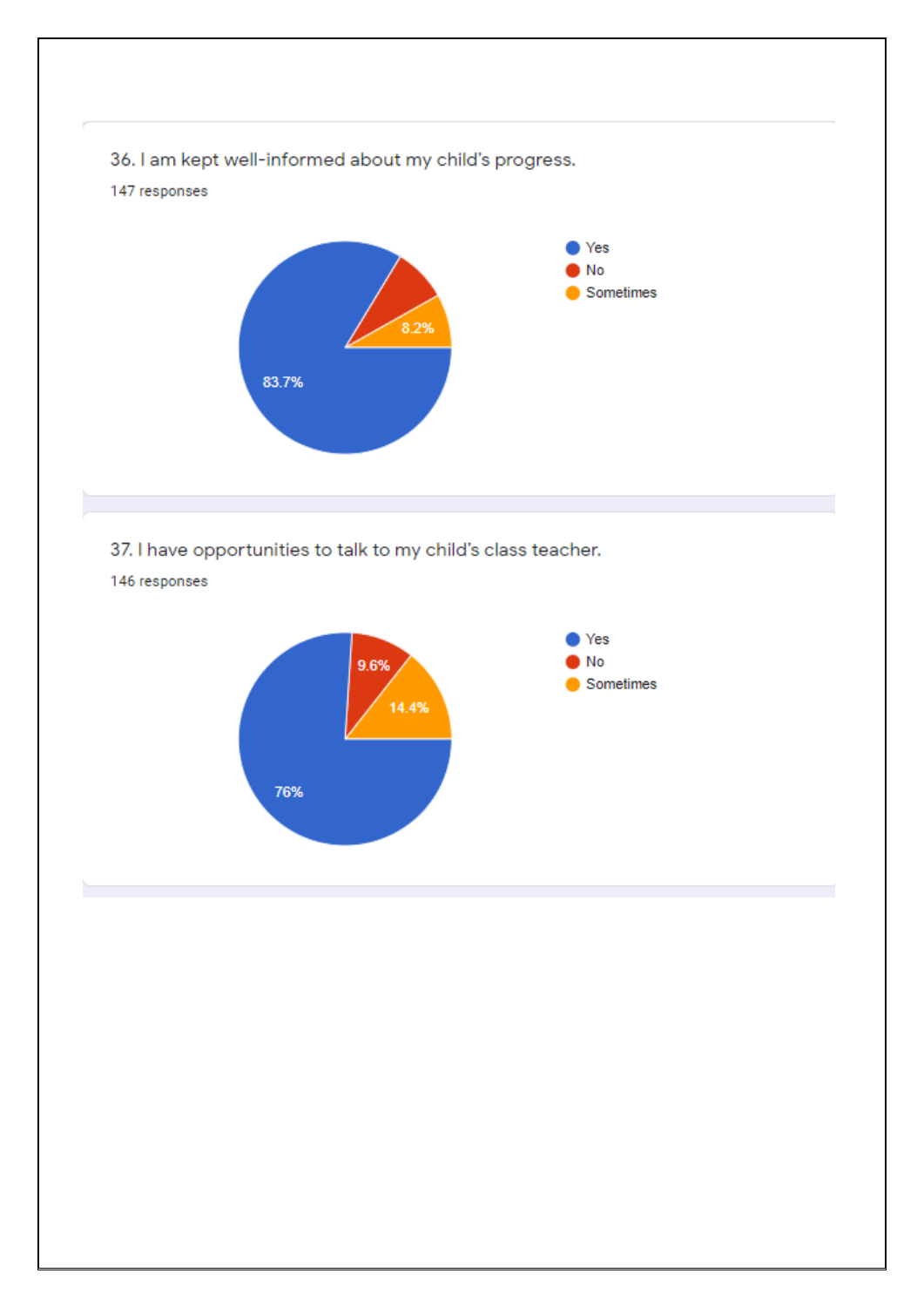## **38. What do you feel to be the particular strengths of the school?**

Excellent Communication. Ability to contact even a specific teacher when needed. Kept well informed.

Parent App. Regular updates

Positive points for pupils to focus on.

Secret student is a fantastic idea which recognises pupils' efforts.

SIMS app is excellent as I feel I know what is happening all the time without wondering how she is getting on etc, plus each child seems to be monitored closely regarding their ability.

Focus on mental health and getting confidence up.

Organised lessons. Excellent Pastoral Care, hardworking staff, positive outlook. The teaching is excellent. Strong ethos on learning but yet integrating it in a fun and interesting way to achieve this. Positive behaviour encouraged and realistic work load for my child. Promoting positivity and self-belief within the child. Very ambitious to achieve high standards and to keep improving on them. Pastoral care and child centred approach.

Great School Holy Trinity, I've no doubt they will continue to develop.

I honestly can't fault the school.

Very impressed with Holy Trinity.

Overall, a great school.

Wide range of activities for pupils to contribute to.

Opportunities for sport and connecting boys through sport.

Encourage and support children of all abilities to do their best. This is so important as not all children are strong on the academic side and need more help than others do.

Rewarding children for effort and encouraging their strengths.

Very focused on the achievements of each individual child.

My children are made to work to their potential and beyond.

Helps students develop a good learning ethic and always on hand to help and encourage the kids.

Very happy with HTC. I have 3 children who are very different in personality and academic ability and are very happy there.

The staff are very helpful. Great, great relationships with teachers. Always being there for the child – very helpful. Chatting to my children is lovely.

Excellent management and staff.

The teachers are the heart of the school - they are encouraging and seek the best. They set achievable goals and encourage pupils to reach higher.

Some excellent members of staff who genuinely have the best interests of their students at heart.

The teaching staff really want the children to do well.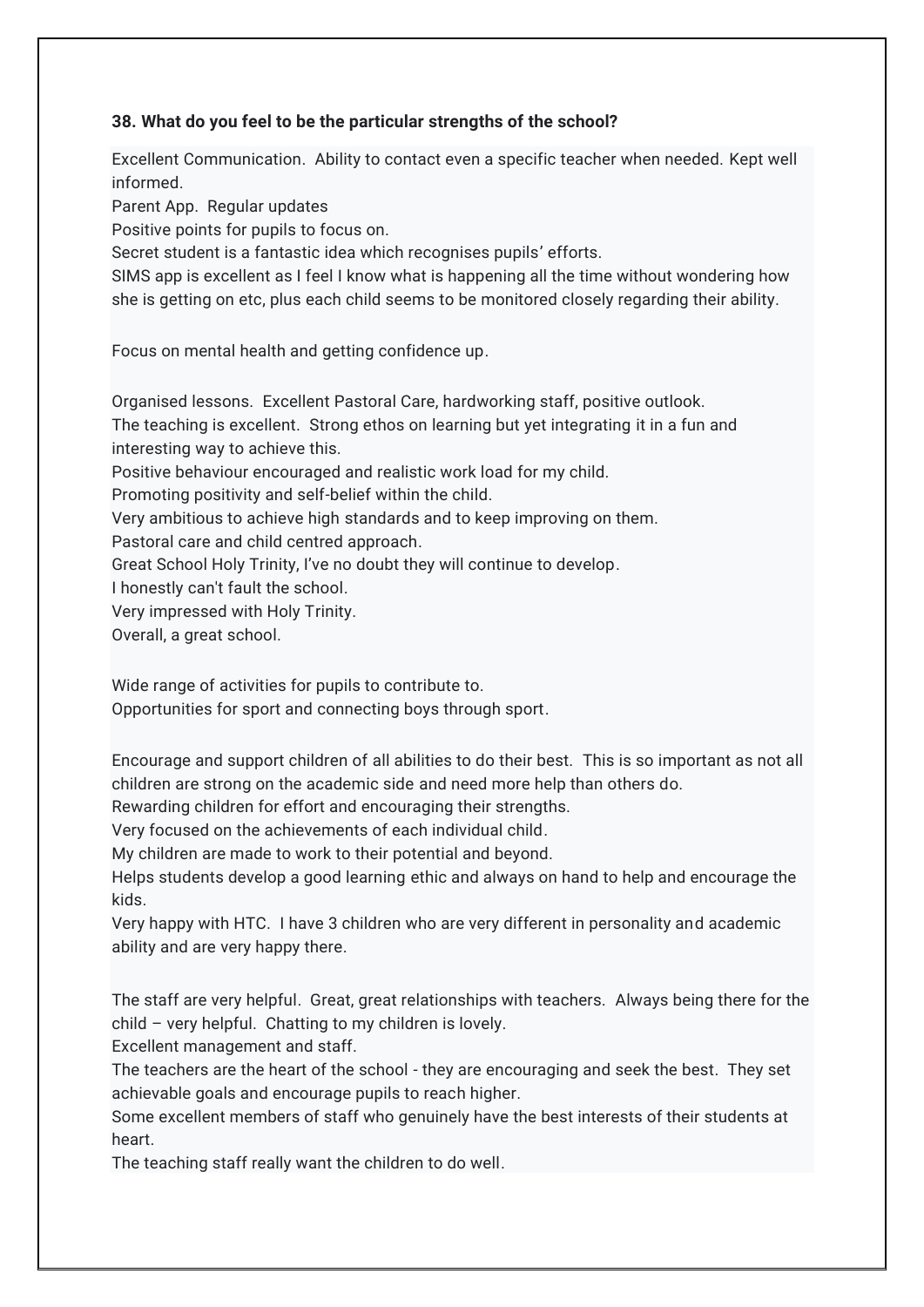Great ethos in the school and teachers are really going above and beyond their expectations in providing after schools for upcoming GCSE subjects. School Crossing Patrol.

All staff are very approachable with a warm welcome as you enter. A comfortable, somehow friendly and familiar environment is created for the pupils. An importance is placed on the pupils and allows them to feel that they play a very important part of a community.

Work Ethic. Homely and Friendly – easy to approach. The encouragement and positive atmosphere keeps kids interested and happy going and coming home. A positive atmosphere promotes better learning. Equality. The teachers have a great relationship with the children, and treat them with respect. Holy Trinity College is an inclusive school regardless of individual challenges and they encourage all children to keep pushing their capabilities and chase their dreams.

The school attends to every child's individual needs - every child is made to feel important as is every parent.

Encourage children to mix with all different children from different backgrounds and countries.

My child feels valued at his new school, he is happy and tries hard. We are very pleased with his transition.

Transition was flawless for my daughter. She loves school and is so interested in the subjects particularly ones that are new to her and that wouldn't have been taught in primary school.

Very good introduction for Year 8.

I was anxious about the transition but my child loves the school and her teachers, I know it's not said often enough so I would like to say a big well done to you all and thank you for your hard work, it doesn't go unnoticed. Keep up the good work.

My child has settled in very well from starting Holy Trinity College. I am very pleased how fast he has settled in  $\odot$ .

My child has low self-esteem but seems to have settled in really well in Year 8. HTC seem to have a great support system for kids with special educational needs so I am hoping he flourishes here.

My child has only started year 8 and is severely dyslexic. My concerns were listened to by the SENCo and dealt with effectively. His Form Teacher has also worked with him to which I'm extremely grateful.

I was impressed to know there was a Nurture Group to offer my child support with his Autism and build his confidence. Nurturing staff, understanding of the child as a person not just an academic. Building strong relations with all stakeholders and pastoral care.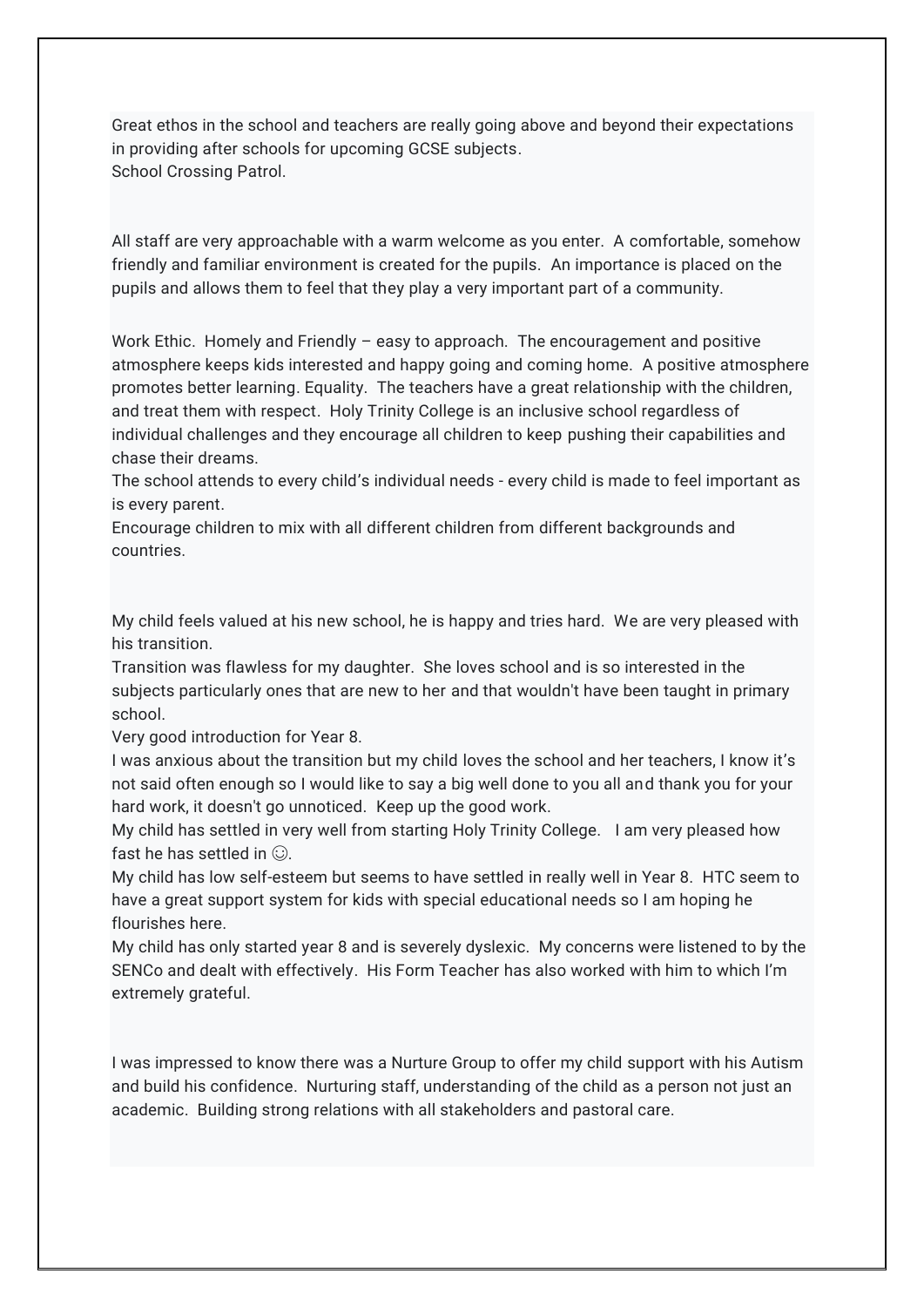I like the way the school asks children to take pride in wearing their uniform and pride in their work

All pupils are very well mannered when outside school gates.

## **40. Please add any comments which you think might help the school to further develop.**

Sims app keeps logging me out. More effective communication.

More after school opportunities for children who are weaker in the key subjects. Regular Testing.

Class Team for every subject in the event of another lockdown and as per timetable.

More notes / handwritten essays rather than relying on Google Classroom.

Teachers should rely more on homework to reinforce learning and more importantly, to allow parents to support the child and the teachers. There is very little homework sent home and pupil progress is limited as a result.

Looking forward to a face-face Year 11 Parent Teacher Meeting – sadly have not had any due to Covid.

Receive my child's test papers home so I can see where she is struggling or flourishing in her subjects, so as a parent we can help at home also.

A Pupil should not be allowed to distract other pupils in their learning. All children have the right to an education but this should not be at the expense of any other child. Safeguarding every child is paramount.

Work available when pupils are off school due to Covid.

Greater attention to be given to senior study areas in the new school.

Push forward with the new build.

I think everyone is looking forward to the new school in the near future.

During break & lunch time, a safe comfortable area where 'those who find it difficult to make friends/ be in large groups' can go and sit, and if they wish to be on their own whilst still in company of others.

Develop a process for pupils to voice their concerns.